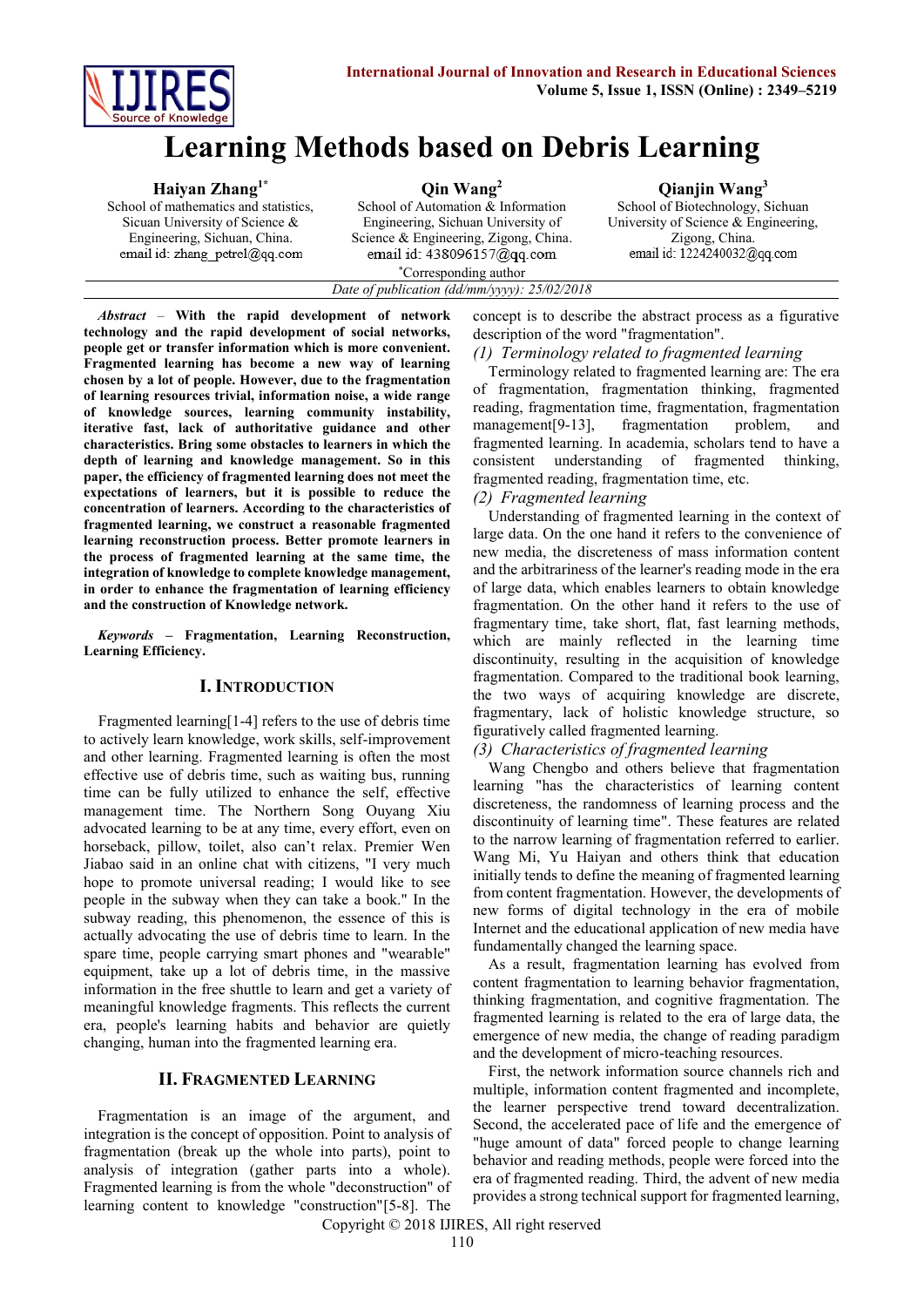

allowing people to learn by themselves without the limitation of time and space. Fourth, a large number of "Micro-video" "Micro-text" "Micro-curriculum" and other micro-resources in the fragmentation of learning to provide a large number of "short and fine" high-quality resources. Professor Zhu Ziting points out that fragmented learning starts with fragmentation of information to a greater extent, leading to fragmentation of knowledge, time, space, media, relationships, thinking, experience, etc. Thus, fragmented learning has the characteristics of content, time, space discontinuity and the diversity of media tools. These characteristics lead to the discontinuity of learning behavior, which determines that learning thinking is discontinuous.

## **III. CURRENT DEVELOPMENT**

Smartphone and mobile learning is a perfect combination of new media and new learning methods, and the application of two-dimensional code and GPS can effectively solve the boredom of single classroom teaching in traditional education. The implementation of the traditional classroom teaching of a strong complement, but also to solve the distance learners can't be in person on-site learning difficulties, when the appearance of applications such as the micro-broadcast, direct podcasts and cloud live etc. The teacher can use the mobile phone as a live tool; the learners live on live, and share the learning process. This article takes the university student as the research subject, from the intelligent handset in the university student study main use, affects the university student to use the intelligent handset to carry on the study the effective factor, the influence of the gender to uses the intelligent handset to study. The impact of different grades on the use of smart phones for learning and the impact of liberal arts students on the use of smart phones to learn about five aspects of mobile learning based on intelligent mobile phone research. And the effective and flexible application strategy of mobile learning based on intelligent mobile phone is put forward, which can effectively and flexibly apply to subject teaching. As a tool to promote the reading of college students, the tool of collaborative communication and the tool of emotional stimulation, it will create a rich, diverse and ubiquitous multimedia learning environment for college students, enhances their interest in learning, and focuses on the cultivation of college students ' cultural attainment and information literacy, and realizing the deep integration of the mobile technology and the subject teaching is helpful to the study of the mobile learning by the university students in our country .Although fragmented knowledge is relatively simple and easier to absorb, the link between knowledge is interrupted, the system cannot be formed, and thus may be difficult to become effective. A large number of short, frequent, fast and illustrated fragmentation information further aggravate the phenomenon of information overload; increase the cognitive load and difficulty of the brain, leading to passive acceptance, lack of depth of thinking, distraction, and even cognitive biases and other undesirable performance. Fragmentation of information in a large number of false,

poor, incomplete, inaccurate components produced information pollution phenomenon, occupied a limited time, shielding and flooded the real valuable information and knowledge. Fragmentation learning is disruptive to systematic learning. For example, in colleges and universities often appears a situation that teachers on stage and half of students play mobile phone under the platform. The knowledge acquired in the fragmentation time is fragmented, disordered and unrelated fragments, and the knowledge of individual fragments is not of high value, which requires the learner to "reprocessing" and "reprocessing" is the process of fragmentation knowledge to the new knowledge system.

#### **IV. ADVANTAGES AND DISADVANTAGES**

Fragmented learning is one of the common features of learning in the Internet era. With the development of mobile Internet technology represented by Smartphone, it has become increasingly a learning method promoted by young people. According to statistics from the Ministry of Industry and Information Technology in May 2014. In Baidu know "2013 summer homework inventory," data shows that 32% of students are using mobile phones to ask questions, compared with 200% increase over last year, is expected in 2014 handset side of the question will account for more than 60%. These data prove that the use of mobile phones and mobile internet to carry out fragmented learning has been increasing trend. In addition, the three major operators of China Mobile, Chinese telecom and Unicom have sped up the process of horse-racing in colleges and universities, in some buildings, such as teaching buildings, dormitory buildings, student canteen, library, gymnasium, etc, wireless LAN launcher dotted, in the building layout within the group of "hot spots". The wireless signal they provide allows students to sit in a classroom with high-speed Internet access, and mobile internet has quietly "invaded" the university classroom. Research shows that the mobile learning of the Smartphone as the learning terminal will become the mainstream of extracurricular learning or auxiliary classroom learning, and learners can study in any place (such as automobiles, subway stations, home, campus, classroom, etc.), and it will become the best learning way for learners to acquire additional knowledge.

*4.1 The advantages of the fragmented learning method*

- (1) The learning time of fragmentation is more controllable and more flexible.
- (2) Learning content is easier to acquire after being segmented.
- (3) Learning time for fragmented learning is short and easier to maintain interest in learning.
- (4) More convenient for the effective use of fragmentation time, knowledge of the absorption rate has been improved and other advantages.
- *4.2 The disadvantages of debris learning method*
- (1) Although fragmentation knowledge is easier to absorb because it is relatively simple, it may be difficult to function because of the interruption of the link between knowledge and the inability to form a complete system.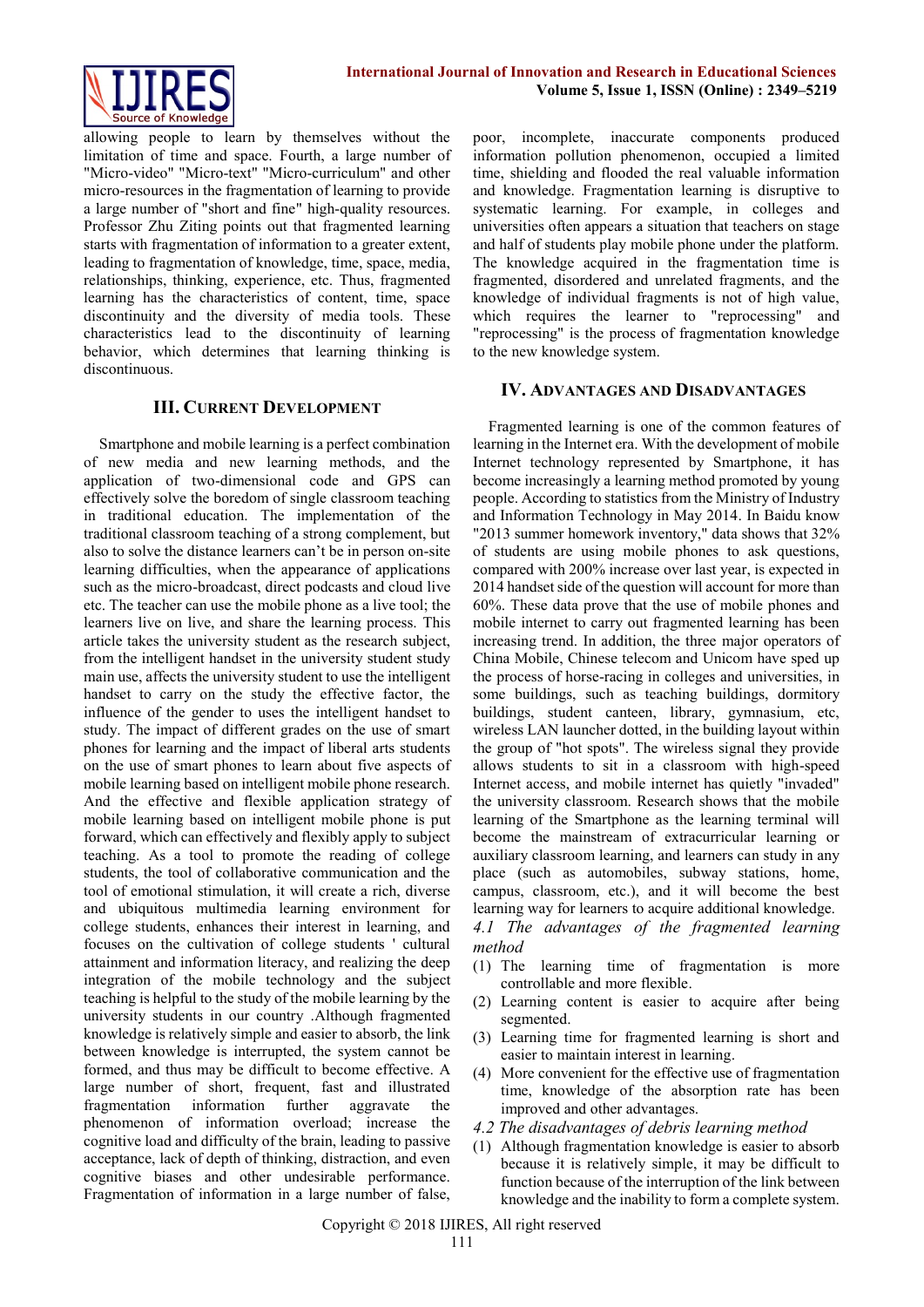

Give people the impression that they have learned a lot, but feel as if they have not learned anything.

- (2) A large number of short, frequent, fast and illustrated fragmentation information further aggravate the phenomenon of information overload; increase the cognitive load and difficulty of the brain, leading to passive acceptance, lack of depth of thinking, distraction, and even cognitive biases and other undesirable performance.
- (3) Fragmentation of information in a large number of false, poor, incomplete, inaccurate components produce information pollution phenomenon, occupy a limited time, shielding and drown out the real valuable information and knowledge.
- (4) Fragmented learning interferes with system learning and also to make classroom teaching lost its previous attraction and importance.

#### **V. RESPONSES**

The biggest problem in fragmentation learning lies in the fact that knowledge is not systematic, that the original link between knowledge fragments and debris is cut off or weakened, and it is difficult to play its due role. Of course, fragmentation of knowledge, if systematically organized on a regular basis can also form the systematic knowledge.

There are two ways to summarize and comb, one is according to the original subject knowledge system, the other is to break the original subject knowledge system, and focus on personal interests and problem-solving needs. The former is called recovery, the latter called Refactoring, both of which a processes that deposits in installments while are withdraw in lump sum. It can be said that is the basic principle and universal law to solve the problem of fragmentation.

Overall, fast-paced life and overloading of information are prompting us to shift from systematic learning to fragmented learning. Browse Zhihu, Weibo, WeChat, and so really learned things are not much, in the final analysis is not enough output, there is no targeted learning to think, not in-depth comprehensive mining problems.

Therefore, how to overcome the drawbacks of fragmentation learning is that we have to solve the problem. The best way to solve the problem is to focus on personal interests and problem solving, take full advantage of the fragmented time, and learning with a process that deposit in installments while withdraw in lump sum. This way of learning is the best way to learn in the network era. This learning method includes three stages of integrable ware writing, personalized rewriting and creative reconstruction. *1.1.The stage of "integrable ware writing"*

At this stage, the learner first obtains the original information and knowledge fragments through the network search or other way, and after simple shearing, pasting and commenting, form a long or short article. Although these articles may contain some personal insights, they are primarily a restatement of the knowledge of the predecessors. Thus it is a primitive material, a small product, to the knowledge system we will build. 5.2. *The stage of "Personalized rewrite"*

When the accumulation of knowledge or information accumulates to a certain degree, our thoughts may produce some degree of qualitative change, showing that we begin to develop a preliminary understanding of these fragmentary knowledge and discover some of the commonalities and personalities. At this time, we should according to our own understanding, in our own language to rewrite the relevant articles. This rewrite is no longer a one-to-one relationship with the original "integrable", but may be a combination of multiple "pieces", expressed as a convergent tendency. It also includes the use of their own familiar concepts, languages and rules to personalize these fragmented pieces of processing and transformation in order to meet with the minds of the original personal knowledge system docking.

#### 5.3. *The stage of "Creative Reconstruction"*

After the new knowledge fragments of personalized rewriting and individual knowledge system collide, if the new knowledge fragments just fit into the original knowledge system, it may be successfully accepted by the original knowledge system, become a part of the original knowledge system, will not lead to the change of the original knowledge system structure. If the original knowledge system can't be effectively incorporated, it may be temporarily dissociated from the original knowledge system. When this kind of free knowledge fragments more and more, the constant impact of the original knowledge system, it is possible in a certain moment to cause the original knowledge of the structure of the deformation or reconstruction, through another rewrite, these free knowledge system and the old knowledge system can be integrated together to form a new knowledge system. The formation of this new knowledge system is an innovative process for individuals. Creative reconstruction can be regarded as a higher level of knowledge aggregation.

# **VI. CONCLUSION**

Fragmented learning is needed in the great data age. Regimented learning is an important way to acquire knowledge in the era of large data, and fragmented learning brings knowledge fragments to the reconstruction process of new knowledge system, and the reconstruction process of new knowledge system will have a far-reaching effect on fragmented learning method. This helps learners to use new information technology to improve their learning efficiency in the era of large data. Fragmentation is the result of continuous development of social and technological progress, centered on personal interests and problem solving, making full use of fragmented time and targeted learning with a process that deposit in installments while withdraw in lump sum. Makes it increasingly possible to use fragmented time to process fragmented information.

#### **ACKNOWLEDGMENT**

This work was supported by the educational innovation project of Sichuan University of Science & Engineering (No. JG\_1503).